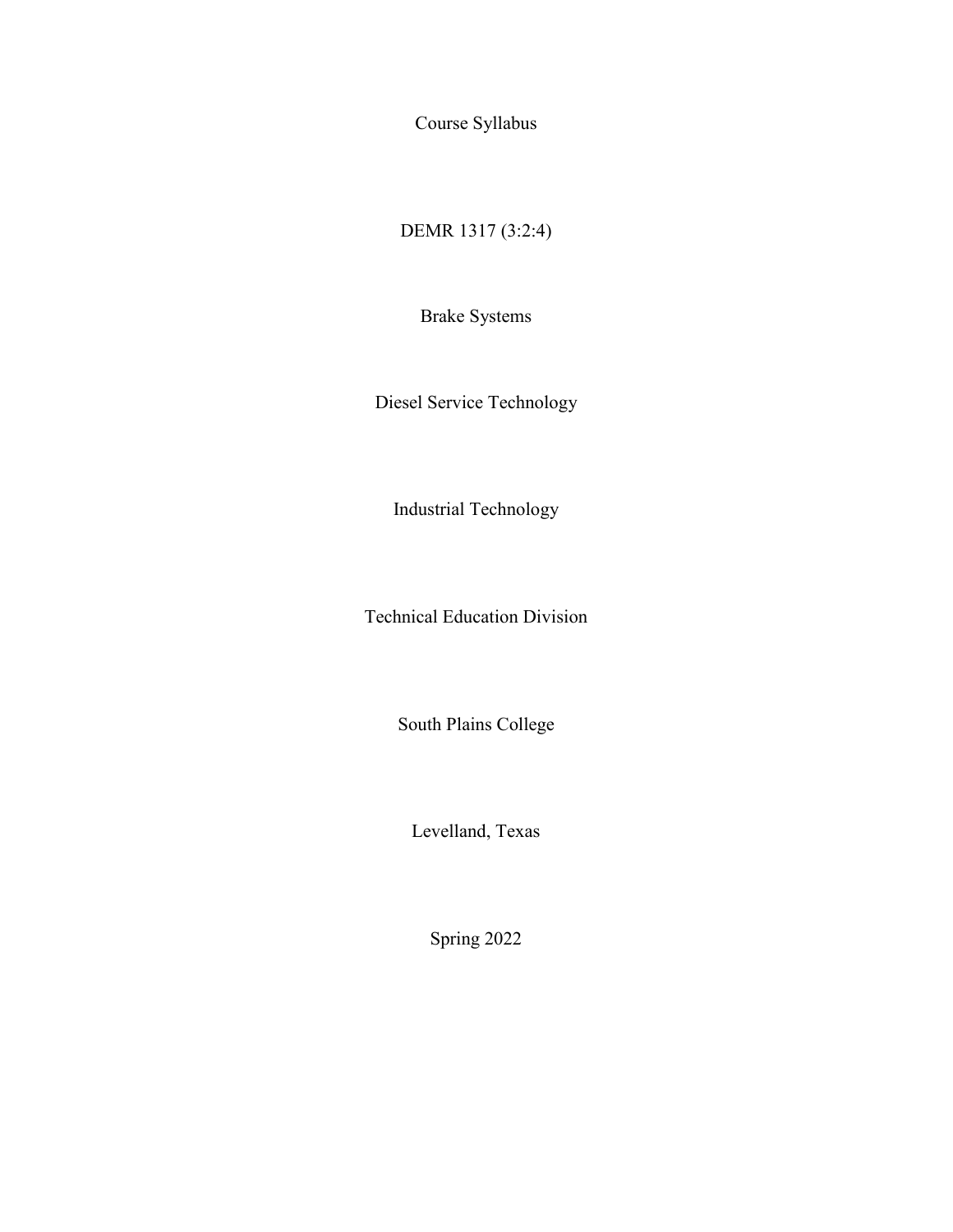## Course Title: Brake Systems

Instructor: Joe Perez Office: #202 Auto-Diesel (Upstairs) Phone: 806.716.2294 Email: jperez1@southplainscollege.edu Office Hours: Will be published on  $12^{th}$  class day

## South Plains College Improves Each Student's Life

\*\*\*\*\*\*\*\*\*\*\*\*\*\*\*\*\*\*\*\*\*\*\*\*\*\*\*\*\*\*\*\*\*\*\*\*\*\*\*\*\*\*\*\*\*\*\*\*\*\*\*\*\*\*\*\*\*\*\*\*\*\*\*\*\*\*\*\*\*\*\*\*\*\*\*\*

### **General Course Information**

#### **Course Description**

This course is designed to provide the student with an introduction to the basic principles of brake systems of diesel powered equipment. Emphasis is on maintenance, repairs and troubleshooting.

#### **Course Learning Outcomes**

The student will apply knowledge and understanding of the basic theory and operation of the brake systems, diagnose brake components for wear and usability, repair brake components by rebuilding or replacing parts, and adjust brake components.

#### **Course Competencies**

This course uses established industry competencies. Upon completion of this course the student must demonstrate the ability to:

Perform component service procedures in a safe manner.

Diagnose and repair air system malfunctions.

Inspect and adjust brake system components.

Repair foundation brake systems to proper working condition.

Locate pertinent service information on computer based manuals.

### **SCANS and Foundation Skills**

C1 through C20 and F1 through F17. A description of these SCANS skills is printed on the back of the syllabus cover sheet for reference.

#### **Verification of Workplace Competencies**

All graduating students in the diesel service technology program will have a comprehensive, exit review exam administered in order to comply with the state requirement for a capstone learning experience.

#### **Specific Course / Instructor Requirements**

#### **Required Materials**

Cengage Unlimited-Access (12 Months) ISBN: 9780357700044 - Available in the bookstore, you will only need one copy for all of your Diesel courses. Tools per provided list. Notebook (quality, you will be using it in the lab. One may be shared across all of your DST classes.) Writing utensils. Safety Glasses. Safety Toe Shoes. Pocket Knife (not a box cutter).

Recommended Materials Daily or Weekly Planner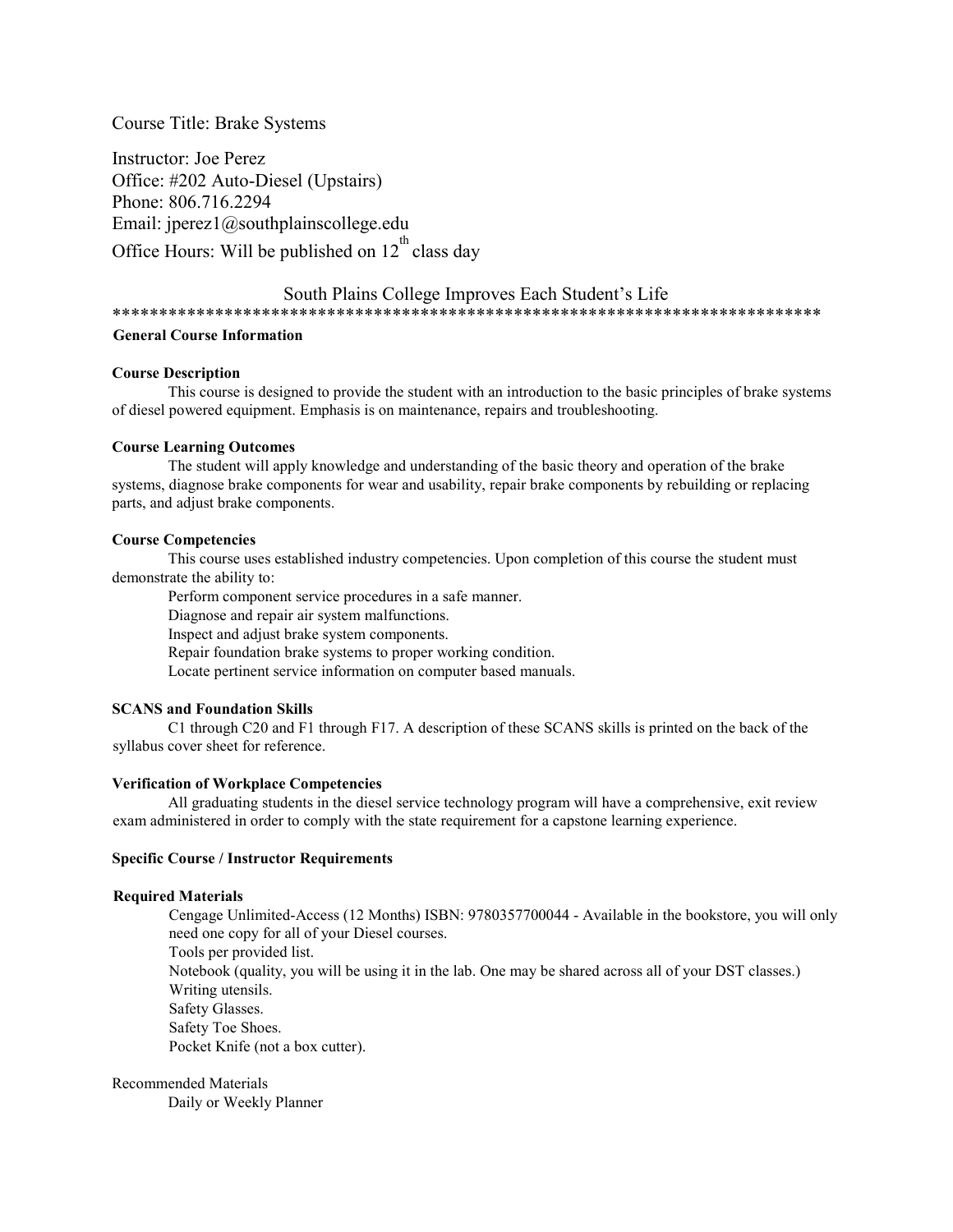#### **Syllabus Agreement**

This syllabus is a contract with the student and is used in college courses to outline the expectations of the course, the student and the instructor. Please print, sign, and submit the Student Syllabus Agreement form, expressing that you have read, understand, and agree to the course rules and expectations outlined in the syllabus.

#### **Student Conduct**

Student Conduct will follow the outlines of the Student Guide

[\(http://catalog.southplainscollege.edu/mime/media/view/53/1585/2020-21StudentGuide.pdf\)](http://catalog.southplainscollege.edu/mime/media/view/53/1585/2020-21StudentGuide.pdf) for anything not covered under the purview of this syllabi.

Failure to follow lab rules and course directives may result in being excused from class with an absence at the instructor's discretion.

#### **Academic Integrity**

See current Student Guide for policy details. Cheating and/or plagiarism will result in a zero grade, and disciplinary action may be taken at the discretion of the instructor.

#### **Attendance**

Students that attains more than two (2) absences are considered excessively absence, and there are no excused absences. An absence will be issued when a student attends less than three quarters (3/4) the scheduled time, for that particular day, leaves class without notifying the instructor. Students who have a grade average below 70 and excessive absences will be dropped, and may also be dropped from concurrent courses. A student is tardy if they are not present when roll is taken. Two (2) tardy circumstances are equal to one absence.

#### **Sleeping in Class or Lab**

The inability to stay awake in class or lab is an indication that you are too tired to function safely in our environment, and you will be dismissed for safety reasons. This is considered an absence since you are not present.

#### **Bullying, Hazing & Other Misconduct**

Bullying, hazing, or any other misconduct toward fellow students, the instructors or visitors to the program will not be tolerated. Disciplinary action will be taken per the standards set in the Student Handbook and may lead to expulsion. The instructor may choose to excuse you from class with absence.

#### **Work Missed if Absent**

Students are responsible for all work covered during absences from class, even in cases in which they are able to satisfy the instructor that the absence was unavoidable. When an unavoidable reason for class absence arises, such as illness, an official trip authorized by the college or an official activity, the instructor may permit the student to make up work missed. In such case, it is the student's responsibility to complete work missed within a reasonable period of time as determined by the instructor. This is merely for work missed, and does not make any absence excused. This does not apply to classroom tests/quizzes or lab tests/quizzes.

#### **Late Assignments**

Assignments turned in after the assigned due date will not be accepted and will result in a zero grade for that assignment. Reasonable circumstances for a late assignment may be accepted with a penalized grade with the instructor's permission.

#### **Grading**

Exams will be given periodically throughout the semester at the instructor's discretion. Lab assignments will be given and completed at the assigned dates. At the end of the semester, a comprehensive final exam will be given. There are five categories taken into consideration when computing the final semester grades: Lab Assignments: 50%, Tests: 25%, Homework 20%, Attendance 5%.

#### **a) Lab Assignments 50%**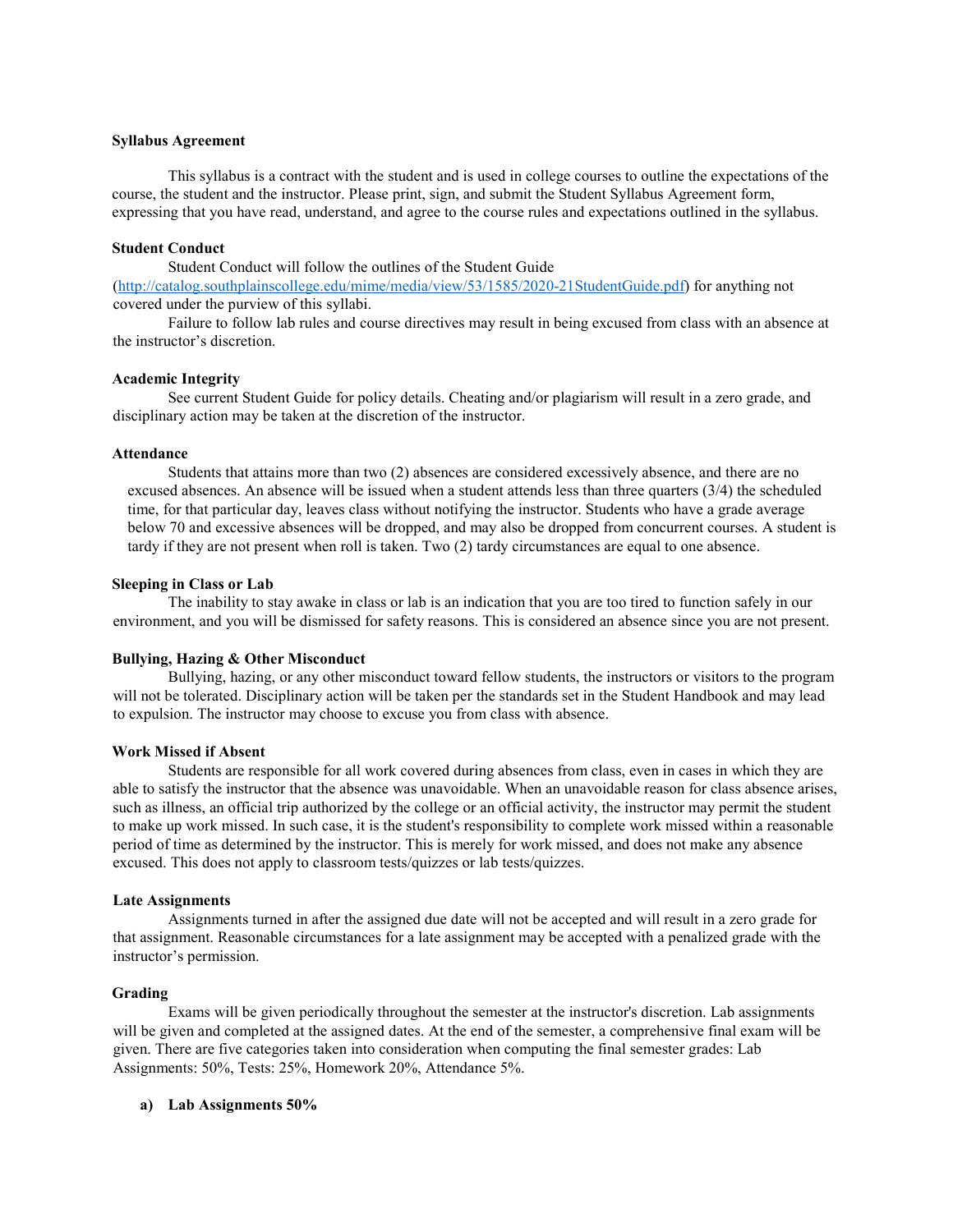- i) The Lab Assignment section includes, but is not limited to, hands on assignments, lab tests lab task sheets and daily lab grades.
- ii) Point deduction from lab:
	- (1) Late or not showing up for the end of semester clean-up will result in forfeit of all lab points.
	- (2) Leaving a lab project partially disassembled, leaving out parts, or not turning in complete work order results in a zero on that assignment.
	- (3) Damaging lab projects will result in a deducted grade for projects as follows:
		- (a) Damaged, but repaired correctly -5 points
		- (b) Damaged, required part replacement -10 points
		- (c) Damaged, not repairable -50 points
		- (d) Damaged, abandoned -100 points
	- (4) Absences will result in a zero lab grade for each day you are absent.
- iii) **Note**: When you apply for a signature on an assignment, you will be randomly, verbally, quizzed on your knowledge of the project, procedures, etc. Inability to answer questions will result in an incomplete until you comply with the research assigned at that moment.
- **b) Tests 25%**
	- i) Midterm tests cover several sections of related materials. Absence on test days results in a zero grade.
- c) Homework: Quizzes, Book Assignments, Worksheets, etc. 20%
	- i) Daily reading assignments, workbook assignments and Blackboard quizzes are designed help you learn the material more efficiently and prepare you to participate in class. You are expected to show your work through the assignments under Homework.
- **d) Attendance 5%**
	- i) Showing up is a major factor in your success as a technician and your ability to get and keep a job. Showing up on time and staying the whole time will result in a 100 for the day. Late arrival, returning late from break or disappearing for significant amounts of class time will result in a Tardy, creating a 50 for the day. No show results in a 0 for the day. In the case of an emergency or illness, timely notification of the situation (I don't need details), and as applicable a doctor's note, can adjust those grades.
- e) **Grade Levels**: There are four levels of attainable grades in the diesel technology program. The levels are A - (90 and above); B - (80-89); C - (70-79); F - (69 and below). This grading policy follows industry standards used in certification testing.

## **Hazardous Materials**

Students will come in contact with chemicals and other materials, which come under the "Hazardous Material" classification as defined by Title 83, Article 5182b of the Hazard Communication Act. Material Safety Data (MSD) information will be posted in the lab area. Safety information will be given and shown in class before the safety test. (Examples of materials: used engine oil, fuel, antifreeze, etc.)

## **Accommodations**

## Levelland Campus & Reese Campus

Students with disabilities, including but not limited to physical, psychiatric, or learning disabilities, who wish to request accommodations in this class should notify the Disability Services Office early in the semester so that the appropriate arrangements may be made. In accordance with federal law, a student requesting accommodations must provide acceptable documentation of his/her disability to the Disability Services Office. For more information, call or visit the Disability Services Office at Levelland (Student Health & Wellness Office) 806- 716-2577, Reese Center (Building 8) 806-716-4675, or Plainview Center (Main Office) 806-716-4302 or 806-296- 9611.Reese Center and the Lubbock Center. (Also see current college catalog.)

In this class, the teacher will establish and support an environment that values and nurtures individual and group difference and encourages engagement and interaction. Understanding and respecting multiple experiences and perspectives will serve to challenge and stimulate all of us to learn about others, about the larger world and about ourselves. By promoting diversity and intellectual exchange, we will not only mirror society as it is, but also model society as it should and can be.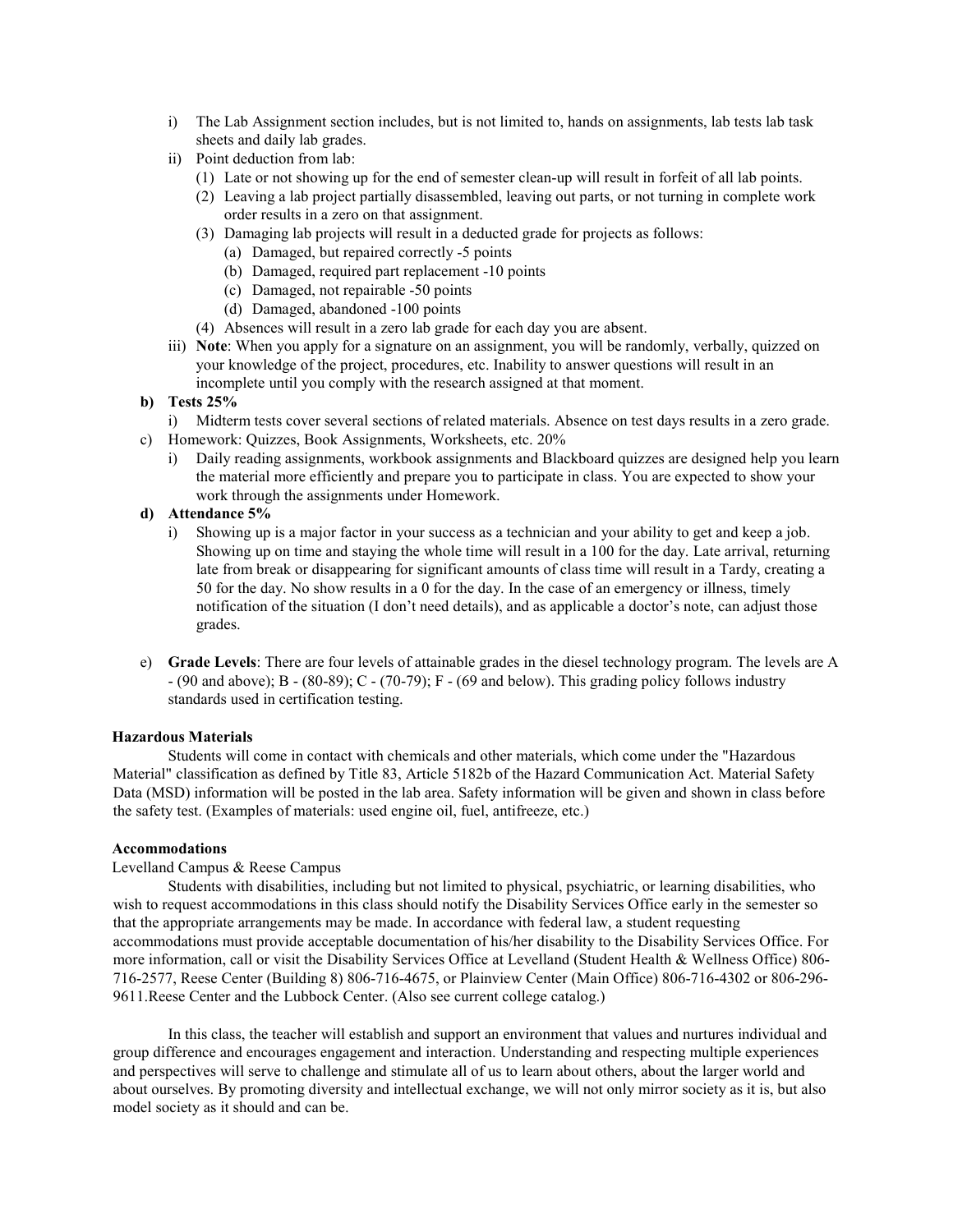If you are pregnant or have given birth within six months, Under Title IX you have a right to reasonable accommodations to help continue your education. To activate accommodations you must submit a Title IX pregnancy accommodations request, along with specific medical documentation, to the Director of Health and Wellness. Once approved, a notification will be sent to the student and instructors. It is the student's responsibility to work with the instructor to arrange accommodations. Contact Chris Straface, Director of Health and Wellness at 806-7162362 or email cstraface@southplainscollege.edu for assistance.

#### **Campus Carry**

Campus Concealed Carry - Texas Senate Bill - 11 (Government Code 411.2031, et al.) authorizes the carrying of a concealed handgun in South Plains College buildings only by persons who have been issued and are in possession of a Texas License to Carry a Handgun. Qualified law enforcement officers or those who are otherwise authorized to carry a concealed handgun in the State of Texas are also permitted to do so. Pursuant to Penal Code (PC) 46.035 and South Plains College policy, license holders may not carry a concealed handgun in restricted locations. For a list of locations, please refer to the SPC policy at:

(http://www.southplainscollege.edu/human\_resources/policy\_procedure/hhc.php) Pursuant to PC 46.035, the open carrying of handguns is prohibited on all South Plains College campuses.

Report violations to the College Police Department at 806-716- 2396 or 9-1- 1

Please refer to Senate Bill 11 and South Plains College's campus carry policy if you choose to exercise your rights to carry on campus. Please keep in mind when choosing to carry the nature of the work in the lab and secure your weapon in a manner that will prevent it from interfering with your work.

### **COVID**

Consistent with the latest CDC recommendations, we have revised our guidance for students, faculty, and staff who have a known exposure or have tested positive. Anyone with a known exposure should wear a mask for 10 days and should seek a COVID-19 test on day five after exposure. If you test positive or develop symptoms, you should immediately self-isolate and seek a COVID-19 test. Please immediately notify your instructor, supervisor, and DeEtte Edens, Associate Director of Health and Wellness, any time you test positive for COVID-19. Anyone who tests positive is required to self-isolate for five days. Following the five-day isolation period, if you are asymptomatic or your symptoms are resolving, you may return to work or class but should wear a mask for five additional days. If you are still symptomatic, please contact DeEtte Edens at [dedens@southplainscollege.edu](mailto:dedens@southplainscollege.edu) or 806-716-2376 prior to your return date.

#### **DST Classroom and Lab Area Rules**

- 1. Always follow safety rules. They are for your protection.
- 2. Personal Protection Equipment: Safety glasses will be properly worn at all times. Acceptable lens colors: clear, yellow colored lenses. Mirrored or dark lenses will be permitted for outside work only. Sunglasses will not be allowed indoors or outdoors. All safety glasses must be "ANSI Z-87-1" or better certified. Safety toe footwear are required and will be worn at all times. Non-compliance will result in dismissal for the day with an absence.
- 3. Service bay doors will be either fully raised or lowered. Not left partially open.
- 4. No tobacco products are allowed in campus buildings, and smoking must not be done within 25 feet of the building, per campus policy. This policy includes vaping.
- 5. No shorts to be worn in the lab areas. Clothing should be well-fitting and appropriate for work. Clothing with obscene, profane or otherwise inappropriate language or images will not be allowed.
- 6. No student parking is allowed inside the south fenced-in area.
- 7. The DST program adheres to the South Plains College zero tolerance policy for controlled substances. Should an instructor suspect a student is under the influence of drugs or alcohol while on campus, they will remove the student from class and/or lab and the appropriate disciplinary measures will be enforced.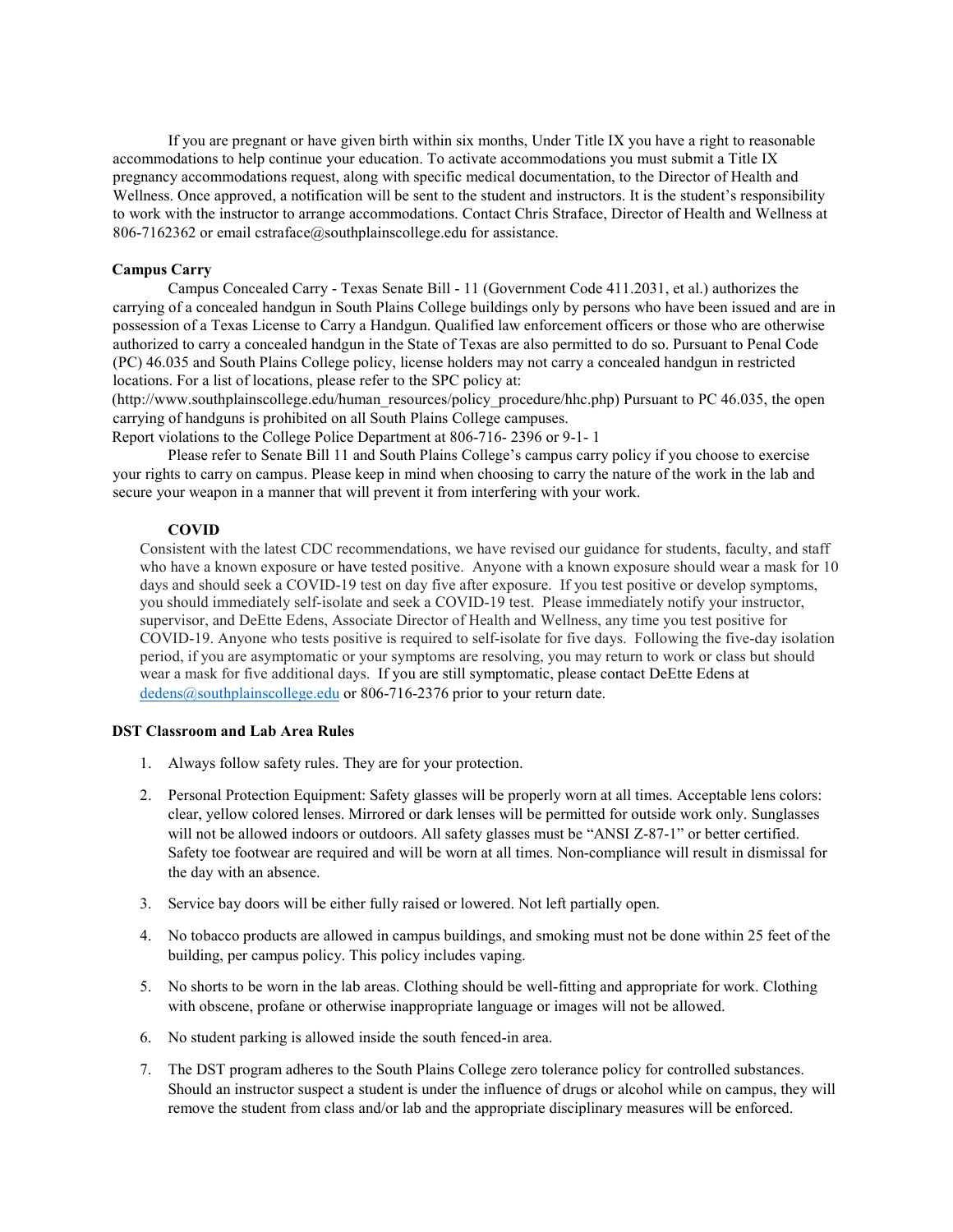- 8. All electronic devices will be used only for course related work. Inappropriate and/or unrelated use of electronic devices, including cell phones, can result in your dismissal for the day with an absence.
- 9. You are required to have your own tools to be able to participate in class.
- 10. Do not store South Plains College tools, equipment or project parts in your toolbox. If you do put SPC property in your box, we can and will use any means necessary to open your box if you are not present. While your box is present in our facility, it is subject to search at any time at an instructor's discretion. We are not responsible for any damage or losses that may occur due to this policy. You are welcome to register a spare key with your instructor for the semester to avoid such situations.
- 11. In accordance with Texas Commission on Environment Quality (TCEQ), there are to be no open or unlabeled containers in the lab or classroom areas. Only small quantities may be held in open containers, which must be labelled, and currently in use.
- 12. All SPC property, including equipment keys and tools, must be put away at class clean up. You are responsible for putting away all your personal tools, sorting equipment neatly and disposing of all trash daily.
- 13. When lifting/moving materials, equipment, etc with the forklift, gantry or engine lifts must be safely secured and use of a safety chain is required where applicable.
- 14. Maintain awareness of your surroundings and your peers in the lab.
- 15. Maintain a clean workspace, clean up spills, debris, etc. immediately, and clean up your workspace and tools daily.
- 16. Do not drive bearings with hard steel tools.
- 17. Do not spin bearings or turbochargers with compressed air.
- 18. Intentional destruction of school property will result in immediate dismissal from the program.
- 19. You will be around chemicals, electricity and moving equipment, exercise caution and self-awareness in your actions and daily assignments.

## *SCANS COMPETENCIES*

C-1 **TIME**--Selects goal--relevant activities, ranks them, allocates time, and prepares and follows schedules. C-2 **MONEY**--Uses or prepares budgets, makes forecasts, keeps records, and makes adjustments to meet objectives C-3 **MATERIALS & FACILITIES**-Acquires, stores, allocates, and uses materials or space efficiently. C-4 **HUMAN RESOURCES**--Assesses skills and distributes work accordingly, evaluates performances and provides feedback.

## **INFORMATION--Acquires and Uses Information** C-5

Acquires and evaluates information.

- C-6 Organizes and maintains information.
- C-7 Interprets and communicates information.

C-8 Uses computers to Process information.

## **INTERPERSONAL--Works With Others**

C-9 Participates as members of a team and contributes to group effort.

- C-10 Teaches others new skills.
- C-11 Serves clients/customers--works to satisfy customer's expectations.

C-12 Exercises leadership--communicates ideas to justify position, persuades and convinces others, responsibly challenges existing procedures and policies.

C-13 Negotiates-Works toward agreements involving exchanges of resources resolves divergent interests.

C-14 Works with Diversity-Works well with men and women from diverse backgrounds. **SYSTEMS--**

## **Understands Complex Interrelationships**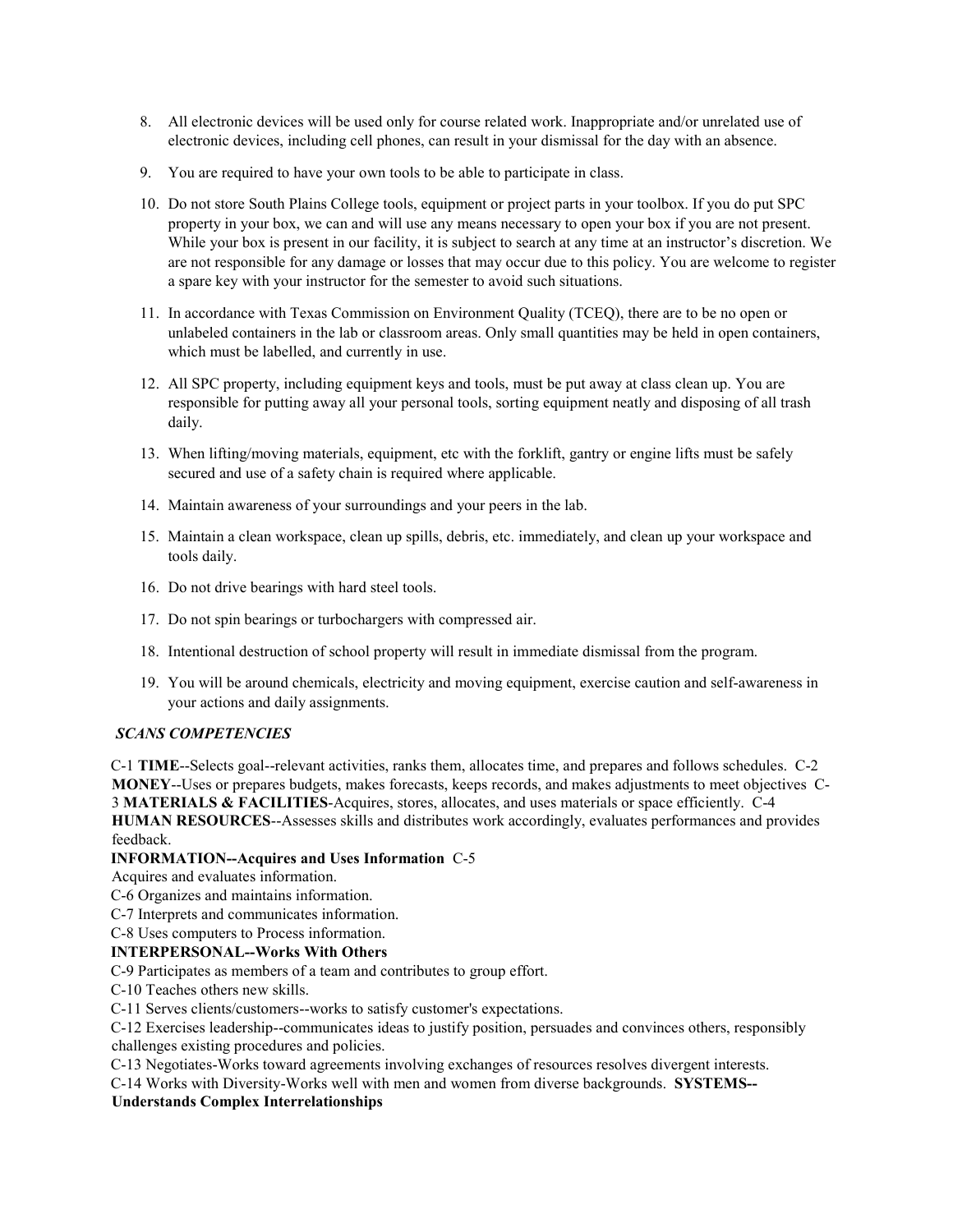C-15 Understands Systems--Knows how social, organizational, and technological systems work and operates effectively with them

C-16 Monitors and Correct Performance-Distinguishes trends, predicts impacts on system operations, diagnoses systems' performance and corrects malfunctions.

C-17 Improves or Designs Systems-Suggests modifications to existing systems and develops new or alternative systems to improve performance.

## **TECHNOLOGY--Works with a variety of technologies**

C-18 Selects Technology--Chooses procedures, tools, or equipment including computers and related technologies. C-19 Applies Technology to Task-Understands overall intent and proper procedures for setup and operation of equipment.

C-20 Maintains and Troubleshoots Equipment-Prevents, identifies, or solves problems with equipment, including computers and other technologies.

## *FOUNDATION SKILLS*

**BASIC SKILLS--Reads, writes, performs arithmetic and mathematical operations, listens and speaks** F-1 Reading--locates, understands, and interprets written information in prose and in documents such as manuals, graphs, and schedules.

F-2 Writing-Communicates thoughts, ideas, information and messages in writing, and creates documents such as letters, directions, manuals, reports, graphs, and flow charts.

F-3 Arithmetic--Performs basic computations; uses basic numerical concepts such as whole numbers, etc. F-4 Mathematics--Approaches practical problems by choosing appropriately from a variety of mathematical techniques.

F-5 Listening--Receives, attends to, interprets, and responds to verbal messages and other cues.

F-6 Speaking--Organizes ideas and communicates orally.

## **THINKING SKILLS--Thinks creatively, makes decisions, solves problems, visualizes, and knows how to learn and reason**

F-7 Creative Thinking--Generates new ideas.

F-8 Decision-Making--Specifies goals and constraints, generates alternatives, considers risks, and evaluates and chooses best alternative.

F-9 Problem Solving--Recognizes problems and devises and implements plan of action.

F-10 Seeing Things in the Mind's Eye--Organizes and processes symbols, pictures, graphs, objects, and other information.

F-11 Knowing How to Learn--Uses efficient learning techniques to acquire and apply new knowledge and skills. F-

12 Reasoning--Discovers a rule or principle underlying the relationship between two or more objects and applies it when solving a problem.

## **PERSONAL QUALITIES--Displays responsibility, self-esteem, sociability, self-management, integrity and honesty**

F-13 Responsibility--Exerts a high level of effort and preservers towards goal attainment.

F-14 Self-Esteem--Believes in own self-worth and maintains a positive view of self.

F-15 Sociability--Demonstrates understanding, friendliness, adaptability, empathy, and politeness in group settings.

F-16 Self-Management--Assesses self accurately, sets personal goals, monitors progress, and exhibits self-control.

F-17 Integrity/Honesty--Chooses ethical courses of action.